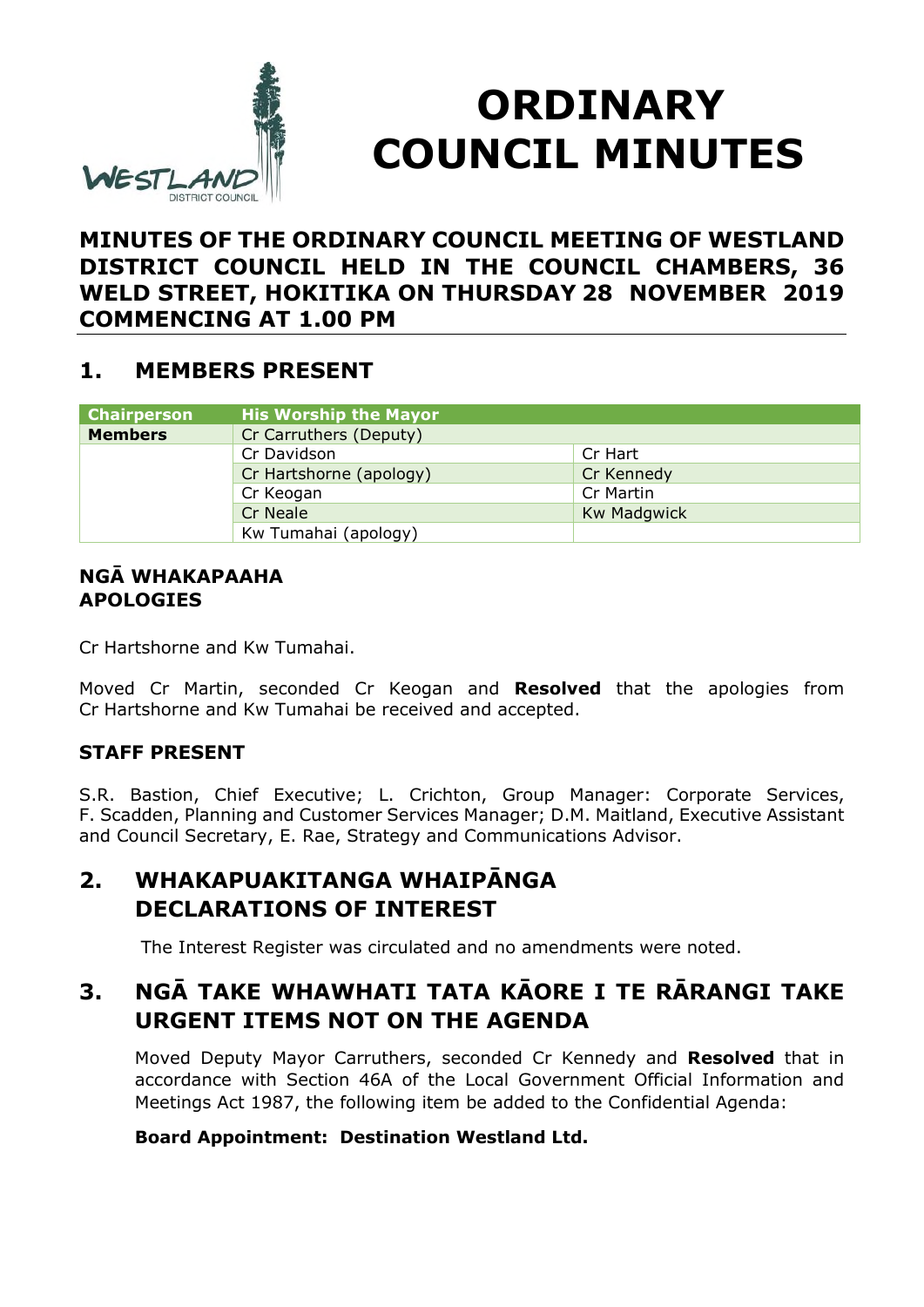## **4. NGĀ MENETI O TE HUI KAUNIHERA MINUTES OF MEETINGS**

#### **Tenders Committee – 3 October 2019**

Moved Cr Kennedy, seconded Cr Keogan and **Resolved** that the Minutes of the Tenders Committee Meeting held on the 3 October 2019 be received.

#### **Finance, Audit and Risk Committee Meeting – 26 September 2019**

Moved Cr Martin, seconded Cr Kennedy and **Resolved** that the Minutes of the Finance, Audit and Risk Committee Meeting held on the 26 September 2019 be received.

#### **Ordinary Council Meeting – 26 September 2019**

Moved Cr Carruthers, seconded Cr Martin and **Resolved** that the Minutes of the Ordinary Council Meeting held on the 26 September 2019 be received.

#### **Inaugural Council Meeting – 24 October 2019**

Moved Cr Kennedy, seconded Cr Hartshorne and **Resolved** that the Minutes of the Inaugural Council Meeting held on the 24 October 2019 be confirmed as a true and correct record of the meeting.

#### **Extraordinary Council Meeting – 31 October 2019**

Moved Cr Keogan, seconded Cr Neale and **Resolved** that the Minutes of the Extraordinary Council Meeting held on the 31 October 2019 be confirmed as a true and correct record of the meeting.

# **5. NGĀ TĀPAETANGA PRESENTATIONS**

Outgoing Councillors Gray Eatwell and Graeme Olson were unable to attend in person to receive their Certificates of Service to Westland District during the 2016- 2019 Triennium and would be undertaken outside of the Council Meeting.

# **6. ACTION LIST**

The Chief Executive spoke to the Action List and provided the following updates:

#### **Kaniere School Students – Cycle Trail**

Proposed Changes to the cycle trail. One of the challenges is crossing the road near Kaniere School safely. It was noted that this item will be revisited in the New Year.

#### **Responsible Camping**

- A number of responsible camping sites have been activated.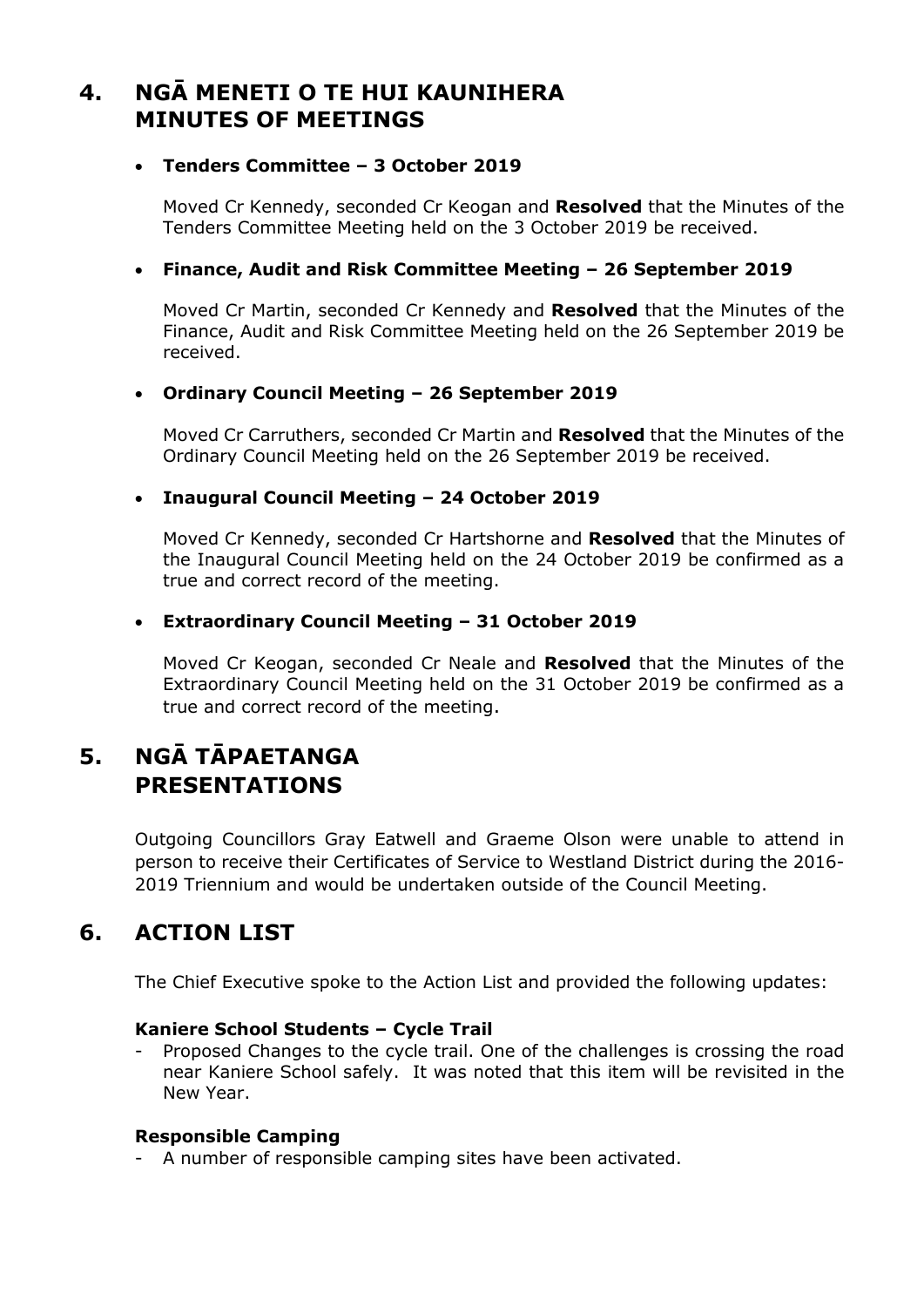#### **NZTA – review of speed limits.**

- A trial is underway and submissions are invited.

#### **Transfer of Pensioner Housing to Destination Westland**

Noted that this needs to be aligned for future Pensioner Housing. If assets are transferred, it would require an LTP amendment.

#### **Local Government Leaders' Climate Change Declaration.**

- This item to be removed from the listing.

#### **Manatu Whakaaetanga Partnership Agreement**

- Plans to sign the agreement by the Chair of Te Rūnanga o Makaawhio to be confirmed.

#### **Cass Square**

- An overarching plan for Cass Square to be completed.

#### **Whitebaiters Walk**

The interpretation panels have been relocated. This item can be removed from the listing.

#### **Haast Civil Defence and Community Development.**

- A sale and purchase agreement to be resolved and staff are working through this item.

#### **Carnegie Building Project**

– The packaging of the collection has been undertaken.

#### **Whataroa and Kumara Water Supplies**

– An update for the December Council meeting will be provided.

#### **Fox Landfill**

– This work has been completed under budget.

#### **Sunset Point Hard fill**

- Council approved the rock armoury. There will be ongoing log of where any hard fill is sourced from.

#### **Projects and Carry Forwards to 2019-20.**

Work on the listing is being undertaken. This item to be removed from the listing.

#### **Action Item:**

A Target Date or Completion Date to be added to the Acting Listing.

Moved Cr Neale, seconded Cr Hart and **Resolved** that the updated Action List be received.

## **7. IWI VOTING RIGHTS – UPDATE FROM THE MAYOR**

His Worship the Mayor provided a brief update on the following items:

 Iwi Voting Rights - support for Iwi voting rights around the Council table, and asked for support to write to the Minister of Local Government.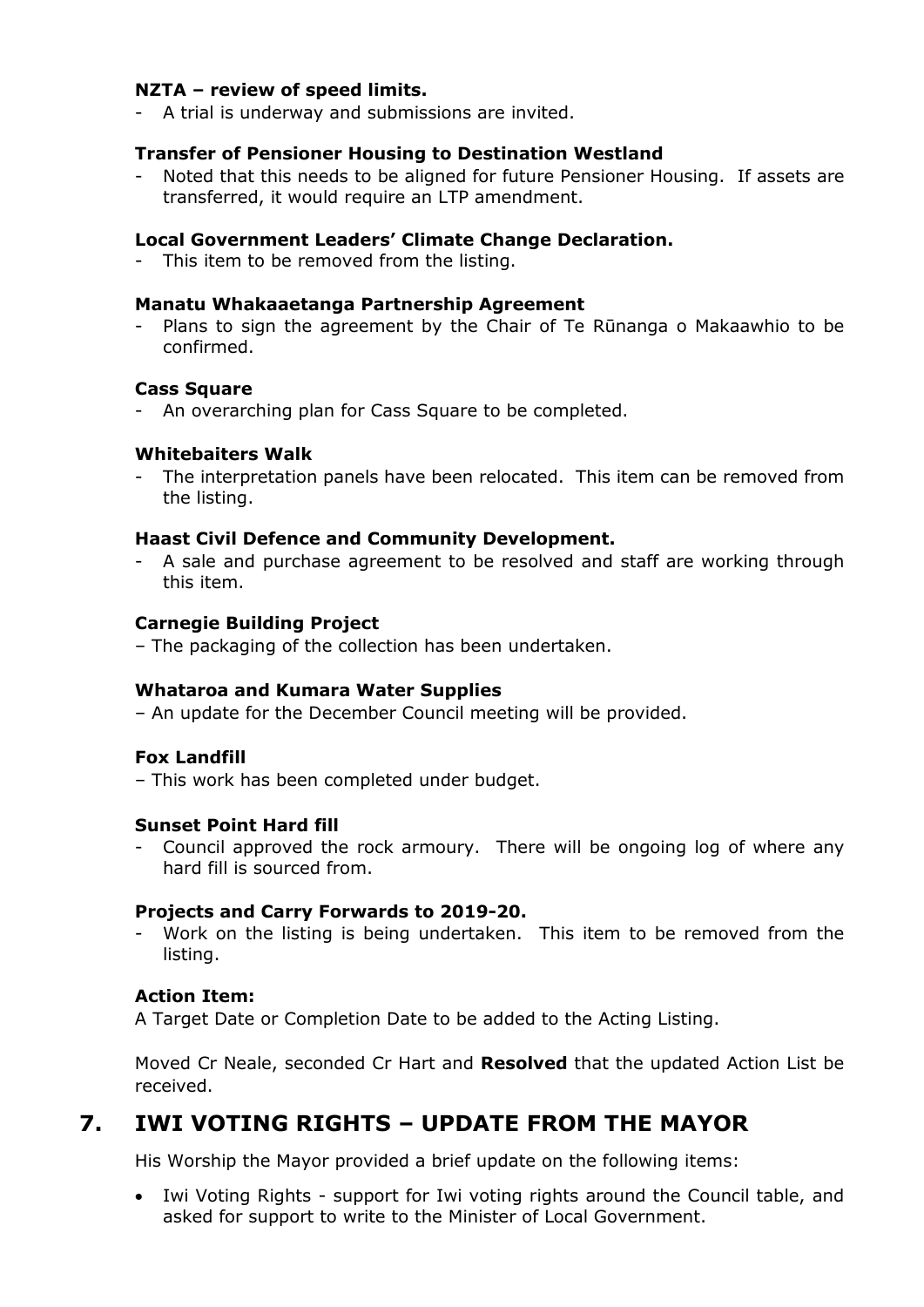- Mayors Taskforce for Jobs.
- Tuia Charitable Trust National Leadership Development Programme for young Māori that are passionate about contributing to the community and are aged between 18 and 25.
- Spark 5G going live in Hokitika on the 28 November 2019.
- Briefing paper from the Rural and Provincial meeting 21-22 November 2019 in Wellington.
- Proposed legislation that could potentially place significant costs on the ratepayers in Westland District.

# **8. PŪRONGO KAIMAHI STAFF REPORTS**

#### **Local Governance Statement**

The following amendments to the Local Governance Statement were requested:

Page 31 – Item 6.6 Code of Conduct Remove "…may only be amended by a 75%..."

Page 34 – Item 7.2 Council Committees Addition of Cr Davidson to the Capital Projects and Tenders Committee.

Moved Cr Martin, seconded Cr Keogan and **Resolved** that Council adopt the amended Local Governance Statement in accordance with the Local Government Act 2002 and place it on the Council's Website www.westlanddc.govt.nz

#### **Delegations Manual**

The following amendments to the Delegations Manual were requested:

Page 66 – Delegations to Standing Committees

- Add in the Standing Committees of Council.

Page 67 – Hearings Commissioner

- Council does have accredited hearings commissioners and untrained hearing commissioners may sit alongside the panel.
- Remove reference to Deputy Mayor Lash.
- Add Cr Martin to the delegation.

Page 87 – Staff Member Delegation

- Capital Projects Manager – amend delegation from \$10,000 to \$50,000.

Moved Cr Neale, seconded Cr Kennedy and **Resolved** that Council adopt the amended Delegations Manual and publish it on the Council's Website www.westlanddc.govt.nz

#### **Approval of Unbudgeted Expenditure**

Moved Cr Keogan, seconded Cr Hart and **Resolved** that Council approve the unbudgeted expenditure for the appointment of an additional resource in the Office of the CE.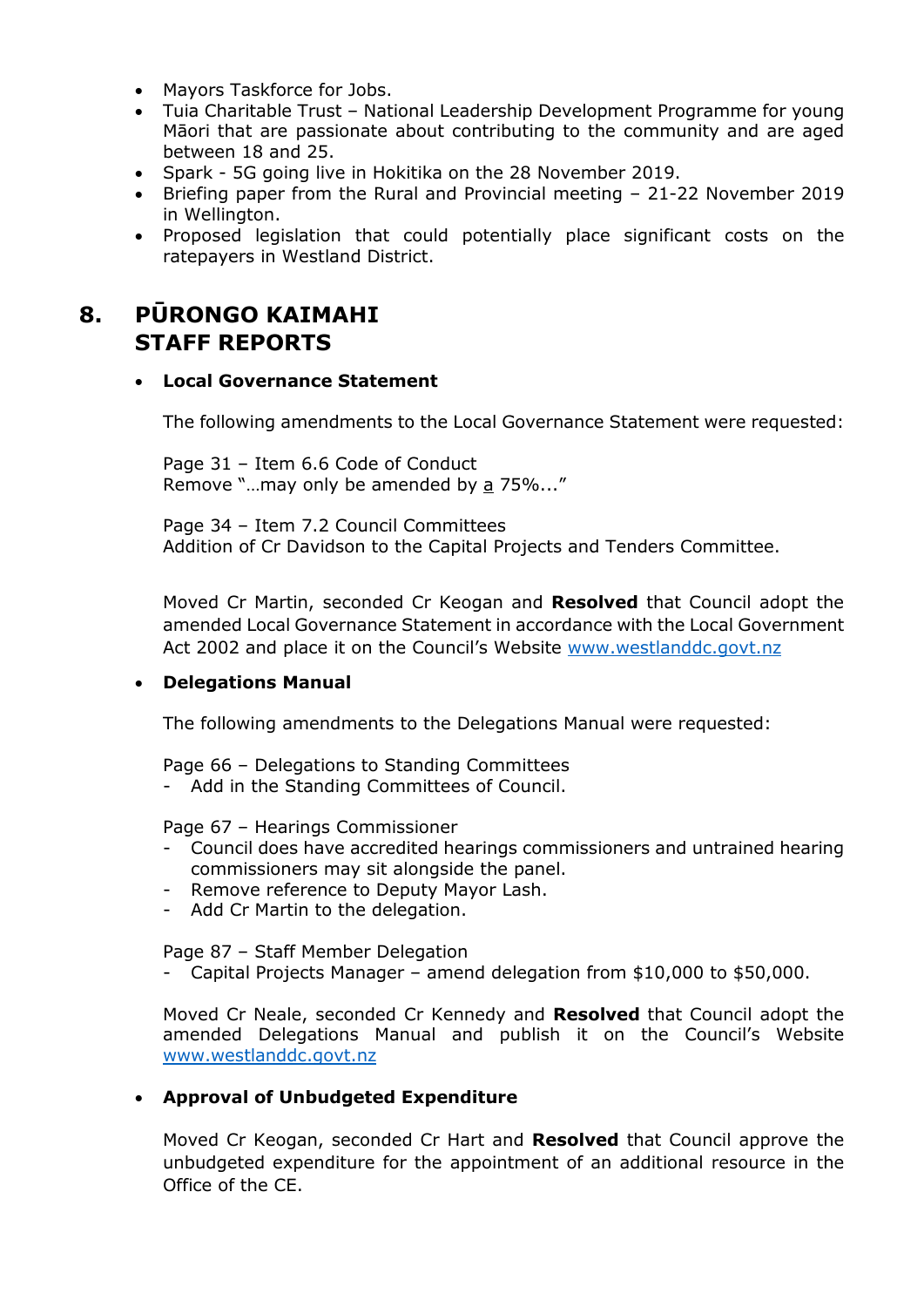#### **Appointment of Independent Investigator (Code of Conduct)**

Moved Deputy Mayor Carruthers, seconded Cr Neale and **Resolved** that:

- A) The report "Appointment of Independent Investigator" be received.
- B) Council appoints EquiP Limited Partnership to act on Council's behalf to source an Independent Investigator for complaints where the Mayor/Chair is a party to the complaint.

#### **Appointments to other organisations**

Kw Madgwick attended the meeting at 1.56 pm.

The following amendments to the appointments schedule were made:

- Westland Wilderness Trust Add Cr Neale.
- Alcohol Working Group Planning and Regulatory Committee
- Hokitika Seawall Committee add Cr Davidson and remove Cr Hart.
- Destination Hokitika add Cr Keogan and Cr Martin. Change name of the committee to Destination Hokitika.
- Fox Glacier Community Association Cr Hartshorne and Cr Kennedy.
- Ross Association Cr Keogan.
- Tourism West Coast clarification with Development West Coast required.
- Future Franz Group chaired by the Mayor. Southern Ward Members Cr Hartshorne and Cr Kennedy.
- CBD Working Group this group to be removed from the listing.

Moved Cr Davidson, seconded Cr Neale and **Resolved** that the amendments to the Appointments to Other Organisations be approved.

#### **Audit Management Report – 30 June 2019**

The Group Manager: Corporate Services spoke to the report to Council.

The purpose of the Report is to present the Audit Management Report for the year ended 30 June 2019.

Moved Cr Kennedy, seconded Cr Neale and **Resolved** that:

- A) The Committee receive the Audit Management Report for the year ended 30 June 2019.
- B) The Committee approves the public release of the Audit Management Report for the year ended 30 June 2019.

#### **Financial Report – October 2019**

The Group Manager: Corporate Services advised that the purpose of the report is to provide an indication of Council's financial performance for four months to 31 October 2019.

Moved Cr Hart seconded Cr Kennedy and **Resolved** that the Council receive the Financial Performance Report to 31 October 2019.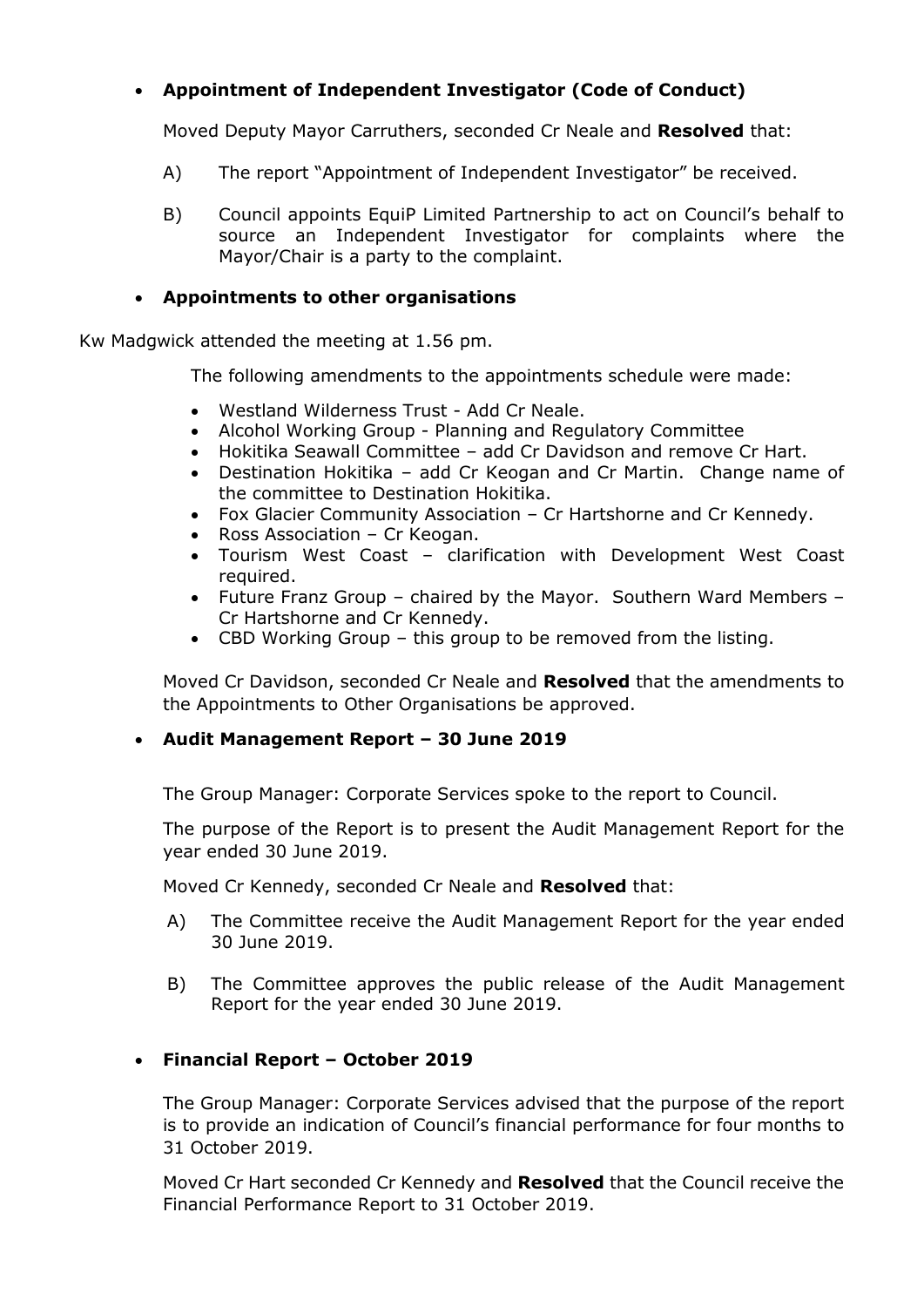#### **Departure from Liability Management Policy**

The Group Manager: Corporate Services advised the purpose of the report is to seek Council's approval and acknowledgement of existing and continuing financial circumstances that contravene its stated policy objectives.

Moved Cr Neale, seconded Cr Davidson and **Resolved** that Council approves the departure from interest rate risk control limits in the Liability Management Policy to the end of the financial year 2019-20, or on subsequent advice from Council's Treasury Advisors.

#### **Asset Management Planning Process and Policy**

The Chief Executive advised the purpose of the report is to provide a summary of Council's obligations regarding Asset Management Planning ahead of the 2021-2031 Long Term Plan.

Moved Cr Keogan, seconded Cr Martin and **Resolved** that:

- A) Council receive the report and its educational overview of Council's Asset Management obligations under the Local Government Act 2002.
- B) Council adopt the Asset Management Planning Policy as attached to the Council Agenda.

#### **Proposal to close Historical Cemeteries**

*This item had been withdrawn from the Council Agenda.*

#### **Marks Road Sale of Land**

The Planning and Customer Services Manager advised the purpose of the report is to consider the special consultative process to consider the sale of approximately 1461m<sup>2</sup> of land at Marks Road Reserve, Haast for the purpose of a community fire station.

Moved Cr Davidson, seconded Cr Kennedy and **Resolved** that:

- A) Council agrees in principle to the disposal of Part Marks Road Reserve for the purpose of a new Community Fire Station.
- B) A Special Consultative Procedure be undertaken to consult with the Community on agreement in principle with the disposal of Part Marks Road Reserve for the purpose of a new Community Fire Station.

#### **Hari Hari Complex Reserve Fund**

The Community Development Advisor advised that the purpose of the report is to advise Council that the Hari Hari Community Association would like to utilise funds from the Hari Hari Complex Reserve Fund.

Moved Cr Kennedy, seconded Cr Neale and **Resolved** that funds be released for the ride-on mower for the Hari Hari Community Hall and playground area as per the preferred quote attached to the Council Agenda; and the remainder be retained in the Hari Hari Complex Reserve fund tagged for future community projects in the Hari Hari Rating District.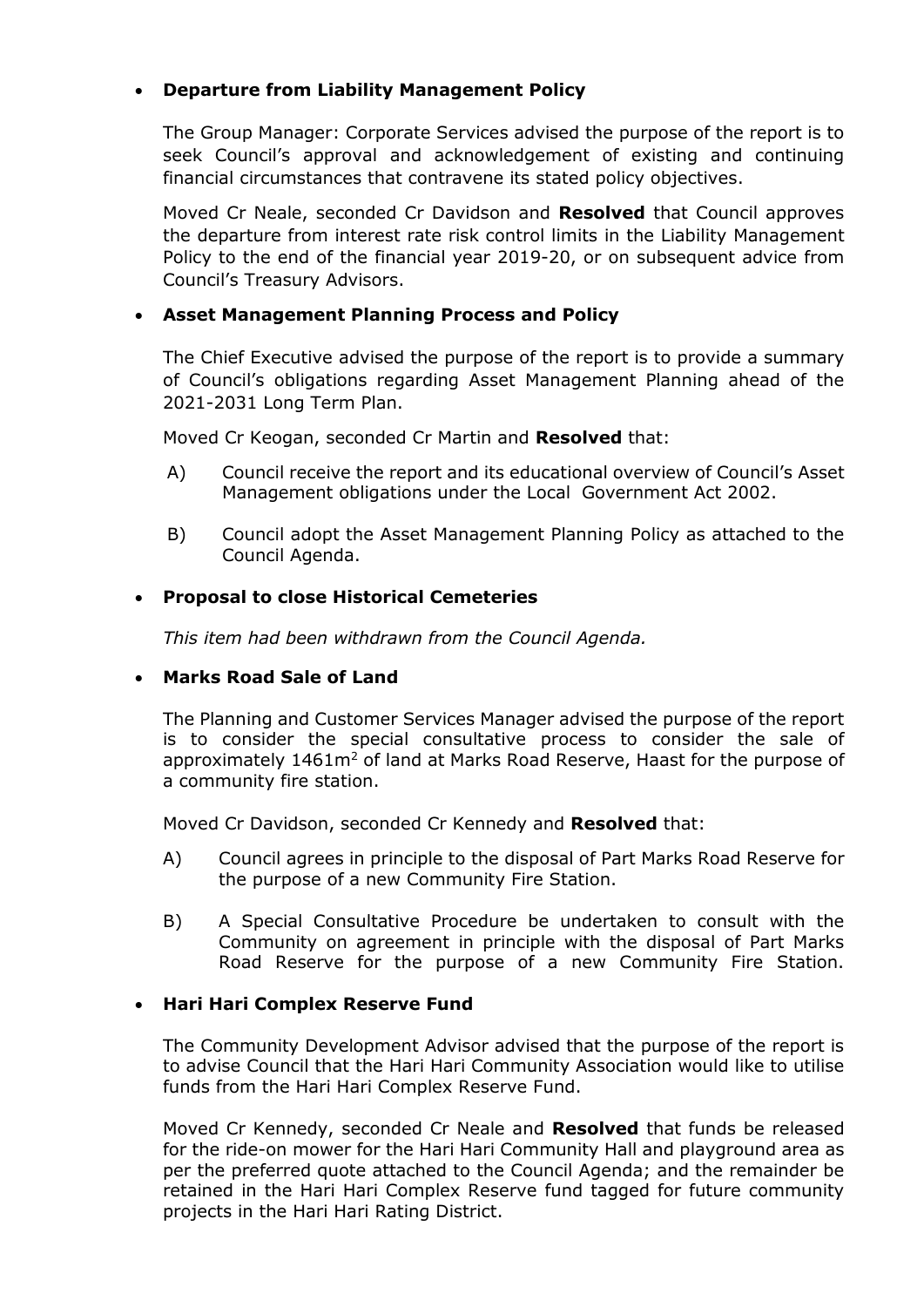#### **Tohu Whenua Pou**

The Community Development Advisor advised that the purpose of the report is to provide Council with a recommendation from the Hokitika Reserves and Environs Community Group for the installation of a Tohu Whenua Pou at the Tancred Street viewing platform.

Moved Cr Kennedy, seconded Cr Davidson and **Resolved** that:

- A) Council approves the installation of a Tohu Whenua Pou at the Tancred Street viewing platform in the heritage precinct of Hokitika.
- B) In line with Council's Policy on Statues, Monuments, Memorials and Public Art, that a Memorandum of Understanding be written for the installation and maintenance of the Tohu Whenua Pou and Interpretation panels.

## **9. ADMINISTRATIVE RESOLUTIONS**

His Worship the Mayor advised that the Warrant of Appointment for Donald Stanley SCOTT had been removed from the agenda.

#### **9.1 Warrant of Appointment – Enforcement Officers**

Moved Cr Neale, seconded Cr Hart and **Resolved** that Council confirm its Seal being affixed to the following documents:

| <b>Elaine Margaret</b><br><b>Direen</b> | Warrant<br>of<br>Appointment -<br>Enforcement<br>Officer | To act in the Westland District as:<br>• Enforcement Officer pursuant to s.177 - Local<br>Government Act 2002 for all offences under this<br>Act, all offences against bylaw made under this<br>Act and all infringement offences provided for by<br>regulations made under s.259 of this Act<br>• Inspector and Authorised Officer to enforce<br>Westland District Council Bylaws. |
|-----------------------------------------|----------------------------------------------------------|-------------------------------------------------------------------------------------------------------------------------------------------------------------------------------------------------------------------------------------------------------------------------------------------------------------------------------------------------------------------------------------|
|                                         |                                                          | • Enforcement officer pursuant to s.32 of the<br>Freedom Camping Act.                                                                                                                                                                                                                                                                                                               |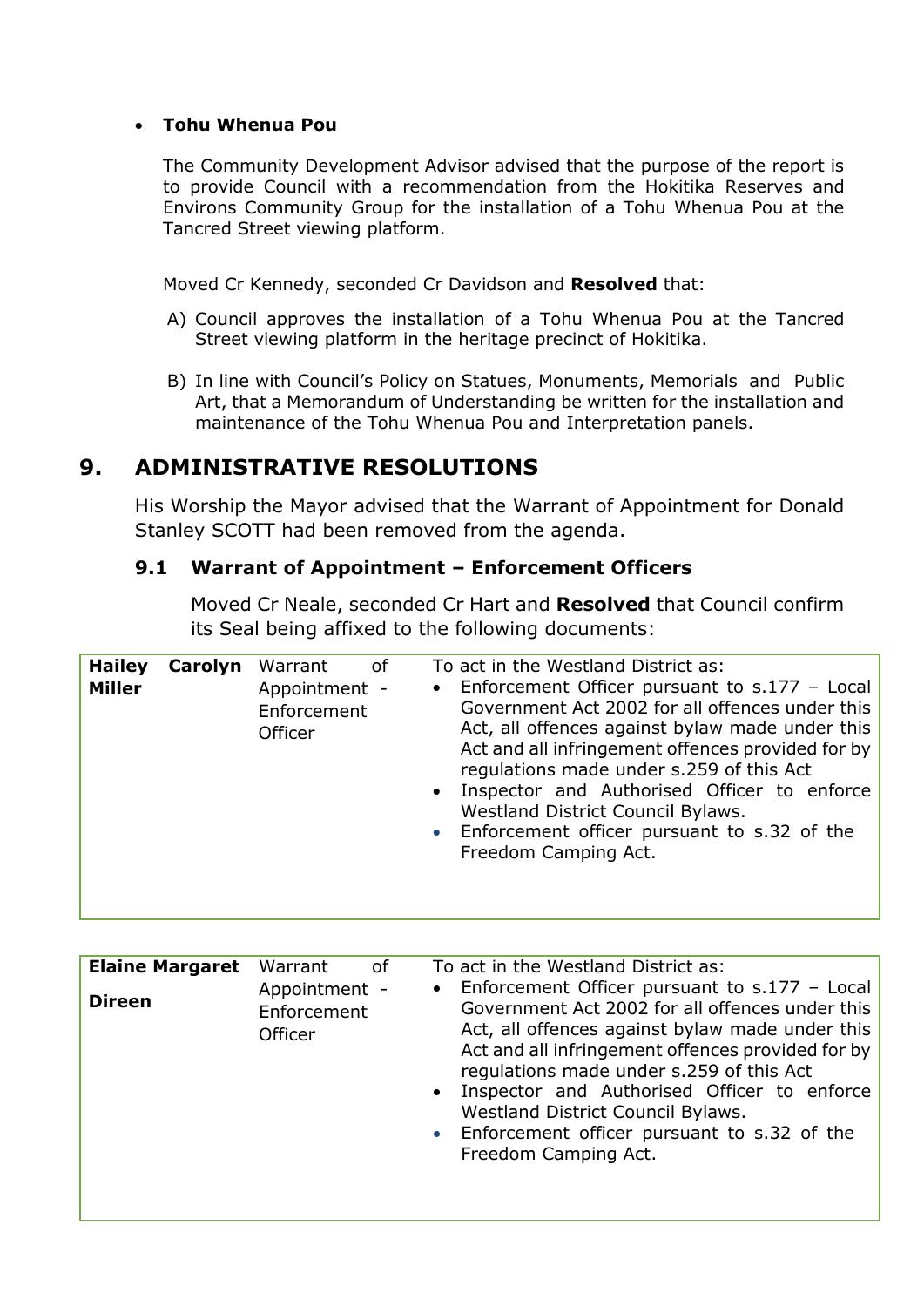#### **9.2 Warrant of Appointment – Planner**

Moved Cr Hart, seconded Cr Martin and **Resolved** that Council confirm its Seal being affixed to the following documents:

| <b>Deborah Joy</b> | Warrant<br>0f<br>Appointment - | To act in the Westland District as:<br>• An Officer pursuant to s.174 of the Local                                                                                                                                                                                   |
|--------------------|--------------------------------|----------------------------------------------------------------------------------------------------------------------------------------------------------------------------------------------------------------------------------------------------------------------|
| <b>Patterson</b>   | Planner                        | Government Act.<br>• An Officer under the Westland District Council<br>Bylaws.<br>• Enforcement officer pursuant to s.38 of the<br>Resource Management Act 1991, including the<br>power of entry pursuant to s.332 and s.333 of<br>the Resource Management Act 1991. |

# **10. KA MATATAPU TE WHAKATAUNGA I TE TŪMATANUI RESOLUTION TO GO INTO PUBLIC EXCLUDED**

(to consider and adopt confidential items)

Moved Cr Hart, seconded Cr Martin and **Resolved** that Council confirm that the public were excluded from the meeting in accordance with Section 48, Local Government Official Information and Meetings Act 1987 at 3.30 pm.

The general subject of the matters to be considered while the public are excluded, the reason for passing this resolution in relation to each matter and the specific grounds under Section 48(1) of the Local Government Official Information and Meetings Act 1987 for the passing of the resolution are as follows:

| <b>Item</b><br>No. | <b>General subject</b><br>of each matter<br>to be considered          | <b>Reason</b><br>this <b>the state</b><br>passing<br>resolution<br>in.<br>relation to each<br>matter | for Ground(s)<br>under<br><b>Section</b><br>48(1) for the passing of this<br>resolution                                                                                                                                                |
|--------------------|-----------------------------------------------------------------------|------------------------------------------------------------------------------------------------------|----------------------------------------------------------------------------------------------------------------------------------------------------------------------------------------------------------------------------------------|
| 1                  | Tender 19/20/01<br>- Earthquake<br>Strengthening<br>Carnegie Building | Good reasons to<br>withhold<br>exist<br>under Section 7                                              | That the public conduct of the<br>relevant part of the proceedings<br>of the meeting would be likely to<br>in the disclosure<br>result<br>0f<br>information for which good reason<br>or withholding exists.<br>Section $48(1)(a)$      |
| 2.                 | Health and Safety<br>Initiatives                                      | Good reasons to<br>withhold<br>exist<br>under Section 7                                              | That the public conduct of the<br>relevant part of the proceedings<br>of the meeting would be likely to<br>the disclosure<br>result<br>in<br>- of<br>information for which good reason<br>or withholding exists.<br>Section $48(1)(a)$ |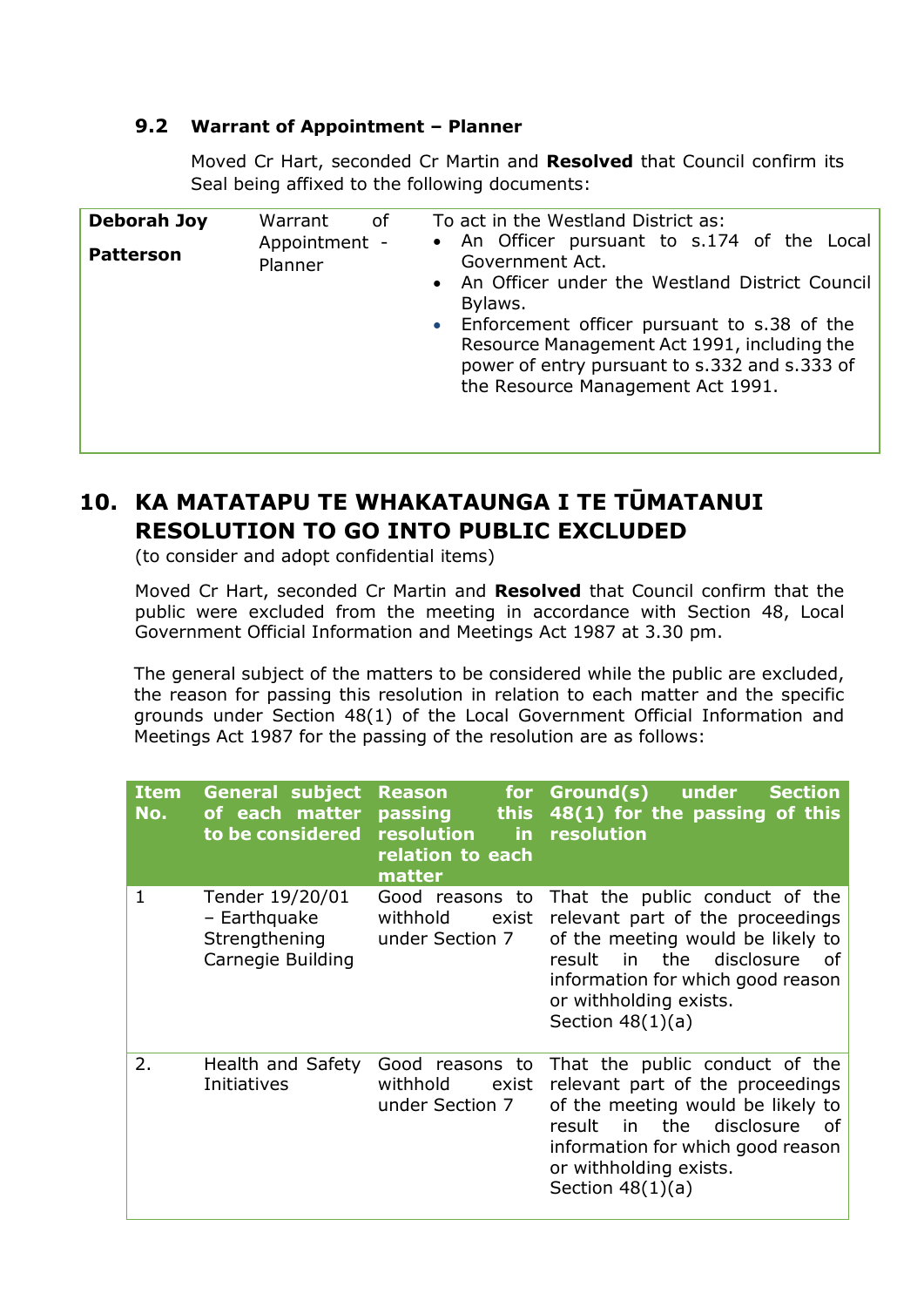| 3. | Privacy Breach                                                        | Good<br>reason<br>to<br>withhold<br>exist<br>under Section 7 | That the public conduct of the<br>relevant part of the proceedings<br>of the meeting would be likely to<br>the<br>disclosure<br>result<br>in<br>of<br>information for which good reason<br>or withholding exists.<br>Section $48(1)(a)$ |
|----|-----------------------------------------------------------------------|--------------------------------------------------------------|-----------------------------------------------------------------------------------------------------------------------------------------------------------------------------------------------------------------------------------------|
| 4. | Quarterly<br>Whistleblower<br>Report                                  | Good<br>reason<br>to<br>withhold<br>exist<br>under Section 7 | That the public conduct of the<br>relevant part of the proceedings<br>of the meeting would be likely to<br>disclosure<br>result<br>in<br>the<br>of<br>information for which good reason<br>or withholding exists.<br>Section $48(1)(a)$ |
| 5. | <b>Board</b><br>Appointment<br>Destination<br><b>Westland Limited</b> | Good<br>reason<br>to<br>withhold<br>exist<br>under Section 7 | That the public conduct of the<br>relevant part of the proceedings<br>of the meeting would be likely to<br>in<br>the<br>disclosure<br>result<br>of<br>information for which good reason<br>or withholding exists.<br>Section $48(1)(a)$ |

This resolution is made in reliance on sections 48(1)(a) and (d) of the Local Government Official Information and Meetings Act 1987 and the particular interests or interests protected by section 7 of that Act, which would be prejudiced by the holding of the relevant part of the proceedings of the meeting in public are as follows:

| <b>Item</b><br>No. | <b>Interest</b>                                                                                                                                                                                                                                                                         |
|--------------------|-----------------------------------------------------------------------------------------------------------------------------------------------------------------------------------------------------------------------------------------------------------------------------------------|
| 1                  | Protect information where the making available of the information:<br>(i) would disclose a trade secret; and<br>(ii) would be likely unreasonably to prejudice the commercial position of<br>the person who supplied or who is the subject of the information<br>(Schedule $7(2)(b)$ ). |
| 1 & 5              | Enable any local authority holding the information to carry on, without<br>prejudice or disadvantage, negotiations (including commercial and<br>industrial negotiations) (Schedule 7(2)(i))                                                                                             |
| 4                  | Maintain legal professional privilege (Schedule 7(2)(g))                                                                                                                                                                                                                                |
| 2, 3, 4<br>& 5     | Protect the privacy of natural persons, including that of deceased natural<br>persons (Section $7(2)(a)$ )                                                                                                                                                                              |